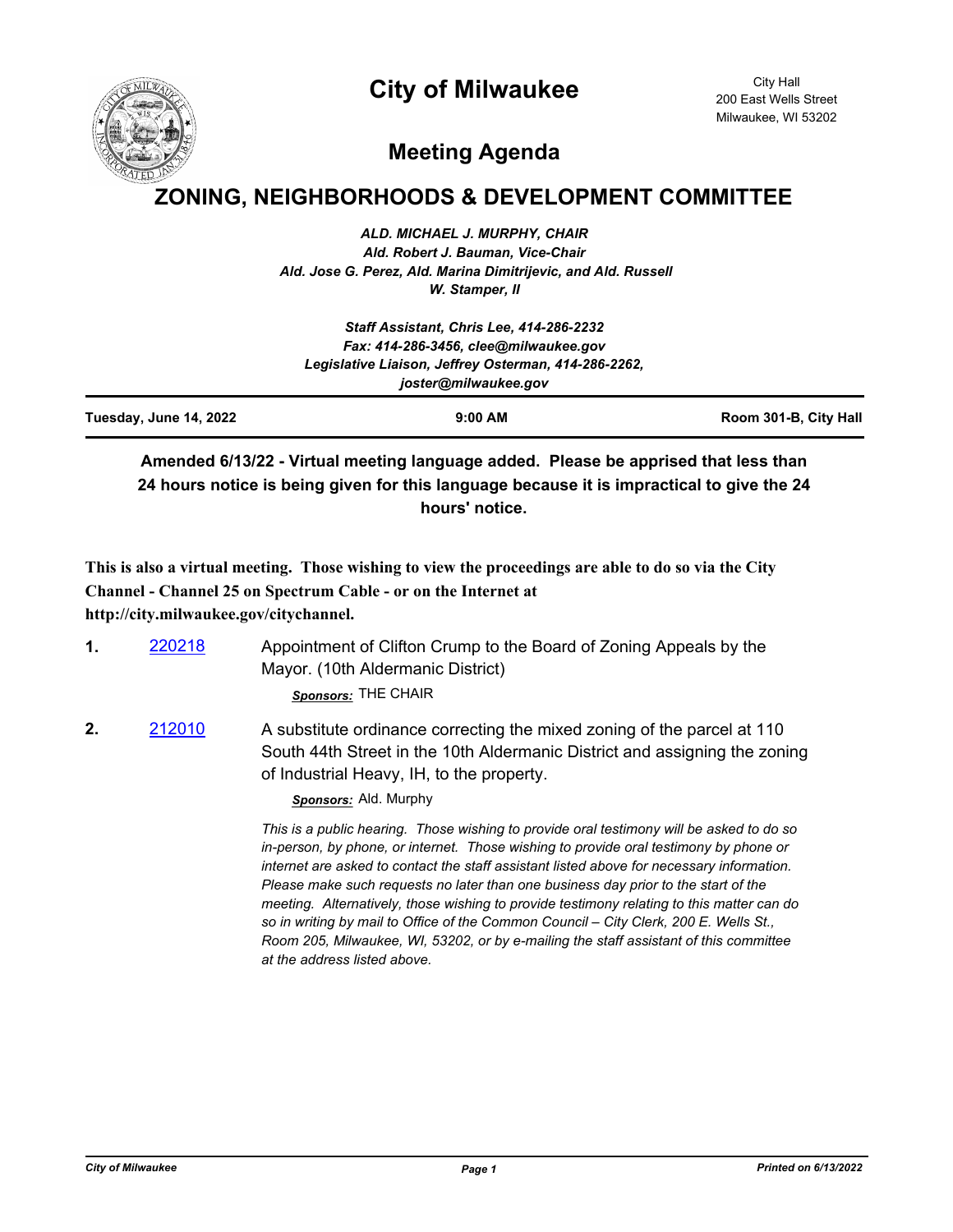**3.** [211866](http://milwaukee.legistar.com/gateway.aspx?m=l&id=/matter.aspx?key=61713) A substitute ordinance relating to the 2nd Amendment to the Detailed Planned Development, DPD, known as Valley Power Plant and the change in zoning from DPD to Industrial Light, IL2, for the property located at 841 West Canal Street, on the South Side of West Canal Street, west of South 6th Street, in the 12th Aldermanic District.

#### *Sponsors:* Ald. Perez

*This is a public hearing. Those wishing to provide oral testimony will be asked to do so in-person, by phone, or internet. Those wishing to provide oral testimony by phone or internet are asked to contact the staff assistant listed above for necessary information. Please make such requests no later than one business day prior to the start of the meeting. Alternatively, those wishing to provide testimony relating to this matter can do so in writing by mail to Office of the Common Council – City Clerk, 200 E. Wells St., Room 205, Milwaukee, WI, 53202, or by e-mailing the staff assistant of this committee at the address listed above.*

- **4.** [210986](http://milwaukee.legistar.com/gateway.aspx?m=l&id=/matter.aspx?key=60398) Communication from the Office of Equity and Inclusion relating to human resource requirements quarterly report for the JS1924 Project. *Sponsors:* THE CHAIR
- **5.** [220096](http://milwaukee.legistar.com/gateway.aspx?m=l&id=/matter.aspx?key=62123) Communication from the Office of Equity and Inclusion relating to human resource requirements quarterly report for the Milwaukee Tool Red Beacon Project.

*Sponsors:* THE CHAIR

## **The following files may be placed on file as no longer necessary:**

**6.** [151431](http://milwaukee.legistar.com/gateway.aspx?m=l&id=/matter.aspx?key=43061) An ordinance relating to zoning code requirements for off-street loading facilities.

*Sponsors:* Ald. Kovac

*--- May be placed on file as no longer necessary.*

**7.** [151866](http://milwaukee.legistar.com/gateway.aspx?m=l&id=/matter.aspx?key=43593) An ordinance relating to the change in zoning from Detailed Planned Development to a Detailed Planned Development for residential development at 2764 North Humboldt Boulevard, located on the east side of North Humboldt Boulevard, south of East Hadley Street, in the 3rd Aldermanic District.

## *Sponsors:* Ald. Kovac

*--- May be placed on file as no longer necessary.*

**8.** [190010](http://milwaukee.legistar.com/gateway.aspx?m=l&id=/matter.aspx?key=51376) Resolution approving a final Certified Survey Map for land located on the west side of North Arlington Place and south of East Kane Place to combine two parcels into one parcel and to dedicate land for public street purposes, in the 3rd Aldermanic District.

*Sponsors:* THE CHAIR

*--- May be placed on file as no longer necessary.*